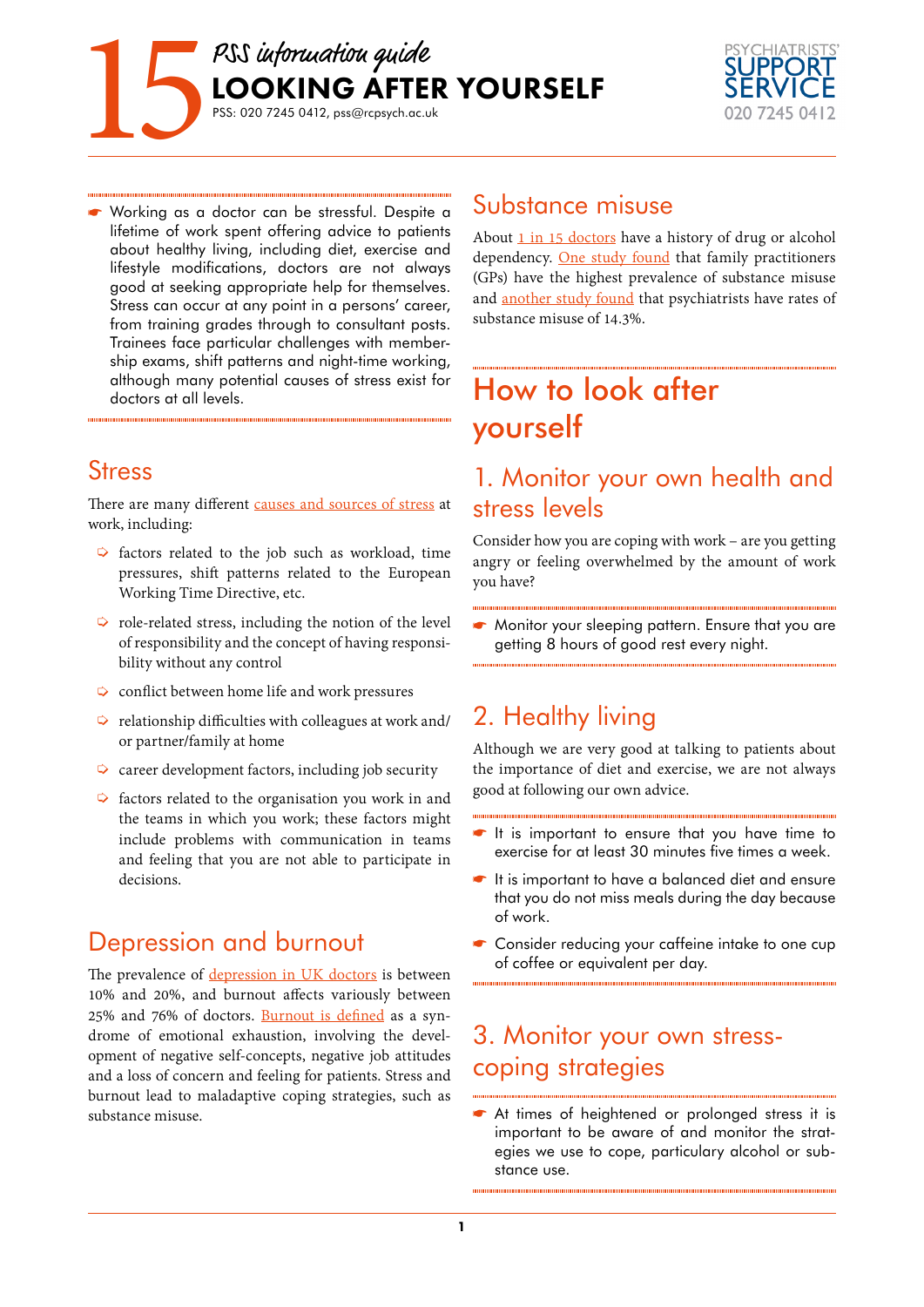#### PSS information quide LOOKING AFTER YOURSELF

- $\triangleright$  Do you have time during the week to do things you enjoy?
- $\triangleright$  Are work stressors having an impact on your home life?
- $\Rightarrow$  How do you cope with stress?
- $\rightarrow$  Are you able to find time during the day to relax?
- $\rightarrow$  Have you found yourself drinking too much alcohol (or perhaps using substances/medications) because you are feeling stressed?
- $\triangleright$  Do you need to keep an alcohol diary?
- $\triangleright$  Do you need to seek help for addictions?

#### 4. Discuss your situation with friends and family

It is important to have a network of support outside work, and, if possible, interests outside of work.

### 5. Informal discussion with colleagues

Try to reach out to your colleagues to have an informal chat about the difficulties you are facing, as they have probably experienced something similar and could help you to think about strategies for making a change. Such meetings can be arranged through local peer groups or mentoring relationships.

### 6. Formal discussion with colleagues

Formal discussions may be arranged with your clinical director or via mechanisms such as the job planning and appraisal processes to help tackle work-related issues leading to stress.

### 7. Make changes to your work/ life balance

- Balance is important. Make sure you have a balance that works for you, your family and your patients.
- Consider reviewing your job plan with your clinical director. It may be possible to re-organise your work or reduce the number of hours you work.

Give yourself time to do the things you enjoy. Do you have time for exercise, hobbies/interests?

### 8. Supervision/mentoring

- $\triangleright$  Would a supervisor or mentor be an appropriate source of support and advice?
- $\triangleright$  Does your trust or organisation have mechanisms to identify mentors for you?
- $\triangleright$  Would case supervision with a psychotherapist or other senior colleague be helpful on a regular basis?
- $\triangleright$  If you have a supervisor, have you discussed any difficulties with that person?
- For trainees, most deaneries have a training support unit. You can refer yourself to such a unit and they can see you to discuss any difficulties. They are able to support you in a variety of ways, including career guidance, counselling and tailored training to meet your needs.

# 9. Seek help for health problems

<span id="page-1-0"></span>[A UK study found](#page-2-6) that although 96% of doctors are registered with a GP, little use was made of their services, and a quarter of consultants would bypass their GP to obtain consultant advice.

- Make sure you are registered with a GP.
- If you are unwell, seek the advice of your GP.
- Avoid prescribing medication for yourself or your family members.
- If for any reason you feel that you cannot see your GP, you may need to consider changing your GP.
- **If secondary care is needed, talk to your GP about** a refer[ral. Contact one of the organis](http://www.rcpsych.ac.uk/workinpsychiatry/psychiatristssupportservice/resources.aspx)ations listed on the PSS website under 'Resources' for support or advice.

# 10. Do not ignore the early warning signs of stress

Some of the most common signs of stress you may notice in yourself quite early are low energy, headaches, feeling agitated, feeling overwhelmed, having trouble sleeping. If you notice them in yourself, it is important to take action